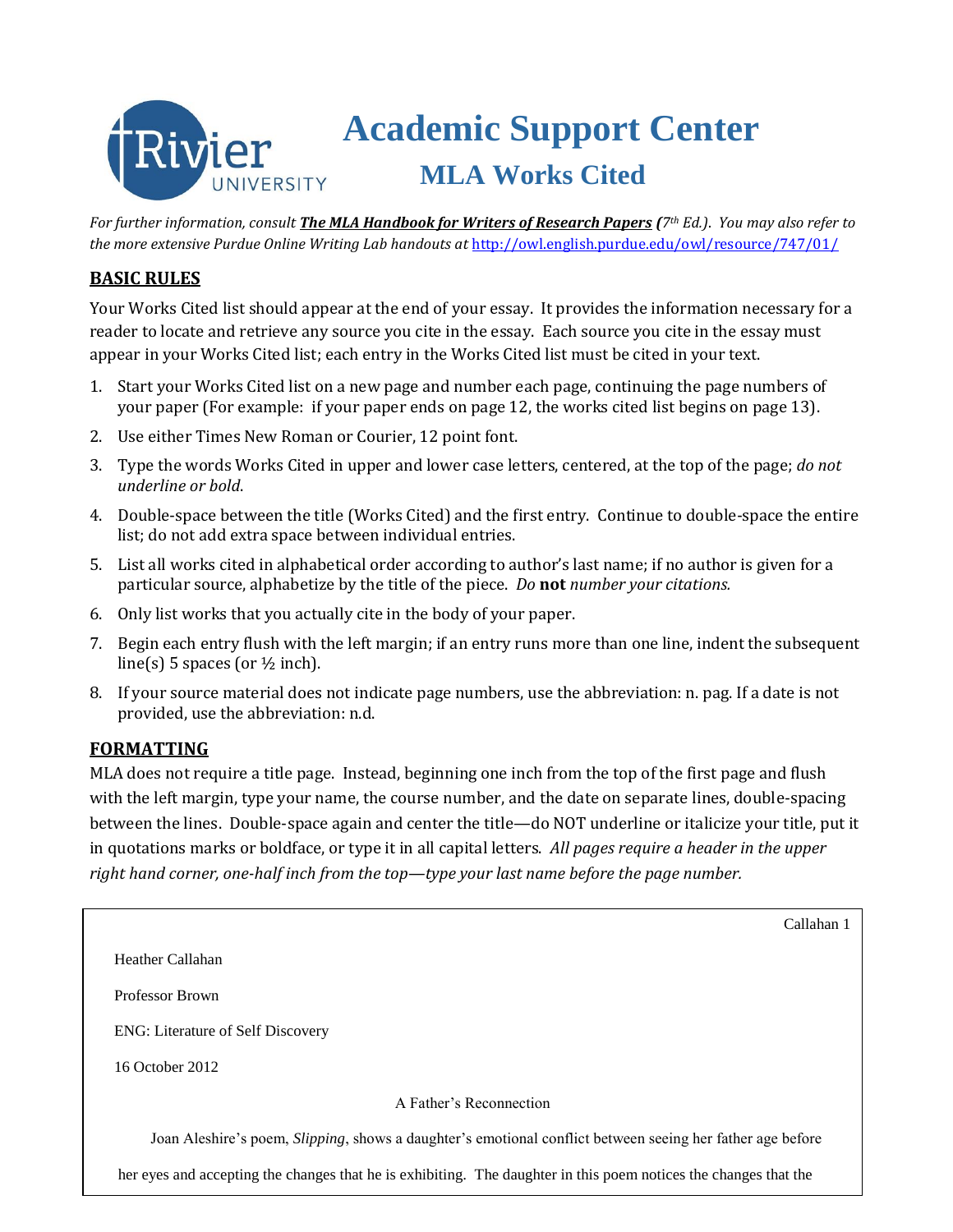# **MOST COMMON CITATIONS**

### **AN ARTICLE IN A SCHOLARLY JOURNAL**

#### **In Print**

- **Author's last name, first name (followed by Author's first and last name if more than one author). "Title of Article."** *Title of Journal* **Volume.Issue (Year of publication): Page(s). Print.**
- Hughes, Jane C., Elizabeth V. Brestan, and Linda Anne Valle. "Problem-Solving Interactions Between Mothers and Children." *Child and Family Behavior Therapy* 26.1 (2004): 1-16. Print.

#### **From an Online Database**

- **Author's last name, first name. "Title of Article."** *Title of Journal* **Volume.Issue (Year of publication): Page(s).** *Title of Database***. Format. Date Retrieved.**
- Harper, Candice and Ester de Jong. "English Language Teacher Expertise: The Elephant in the Room." *[Language and Education](javascript:__doLinkPostBack()* 23.2 (Mar 2009): 137-151. *ERIC*. Web. 18 Nov. 2009.
- Jost, Kenneth. "Bilingual Education vs. English Immersion." *CQ Researcher* 19.43 (2009): 1029-1052. *CQ Researcher*. Web. 14 Dec. 2009.
- Schandorf, Michael. "[Romantic Ghost Story: Lingering Shades of Shelley in Ulysses.](http://0-web.ebscohost.com.lib.rivier.edu/ehost/viewarticle?data=dGJyMPPp44rp2%2fdV0%2bnjisfk5Ie46OeO59vwRuvX54as2%2baH8eq%2bSa2orkewpq9InqewUq%2bpuE2wls5lpOrweezp33vy3%2b2G59q7Ra%2bptk6vqbBRsaakhN%2fk5VXj5KR84LPfiOac8nnls79mpNfsVbKtr1GvrLNJpNztiuvX8lXk6%2bqE8tv2jAAA&hid=5)" *Texas Studies in Literature & Language* 51.4 (2009): 416-425. *Academic Source Premier*. Web. 29 Mar. 2009.

 **From the Web** *(Note: MLA no longer requires the use of URLs in MLA citations. )*

**Author's last name, first name. "Title of Article."** *Title of Journal* **Volume.Issue (Year of publication): Page(s). Format. Date Retrieved.**

Martin, Pearl Y. and Sonia Jackson. "Educational Success for Children in Public Care: Advice from a Group of High Achievers." *Child and Family Social Work* 7.2 (2002): 121-30. Web. 15 Nov. 2006.

Shehan, Constance L. "Deconstructing Laundry: Gendered Technologies and the Reluctant Redesign of Household Labor." *Michigan Family Review* 11 (2006): n. pag. Web. 8 Nov. 2009.

### **BOOKS**

#### **In Print**

**Author's last name, first name. (Or name of Corporate Author).** *Title of Book***. # ed. (if included) City of publication: Publisher, year. Print.**

Booth, Wayne C., Gregory G. Colomb, and Joseph M. Williams. *The Craft of Research*. 2nd ed. Chicago: University of Chicago Press, 2003. Print.

Faulkner, William. *Light in August.* New York: Random House, 1967. Print.

 Harvard Business Review. *Business Ethics*. Cambridge: Harvard Business School Press, 2000. Print. Urban Land Institute. *Cities Post-9/11*. Washington: Urban Land Institute, 2002. Print.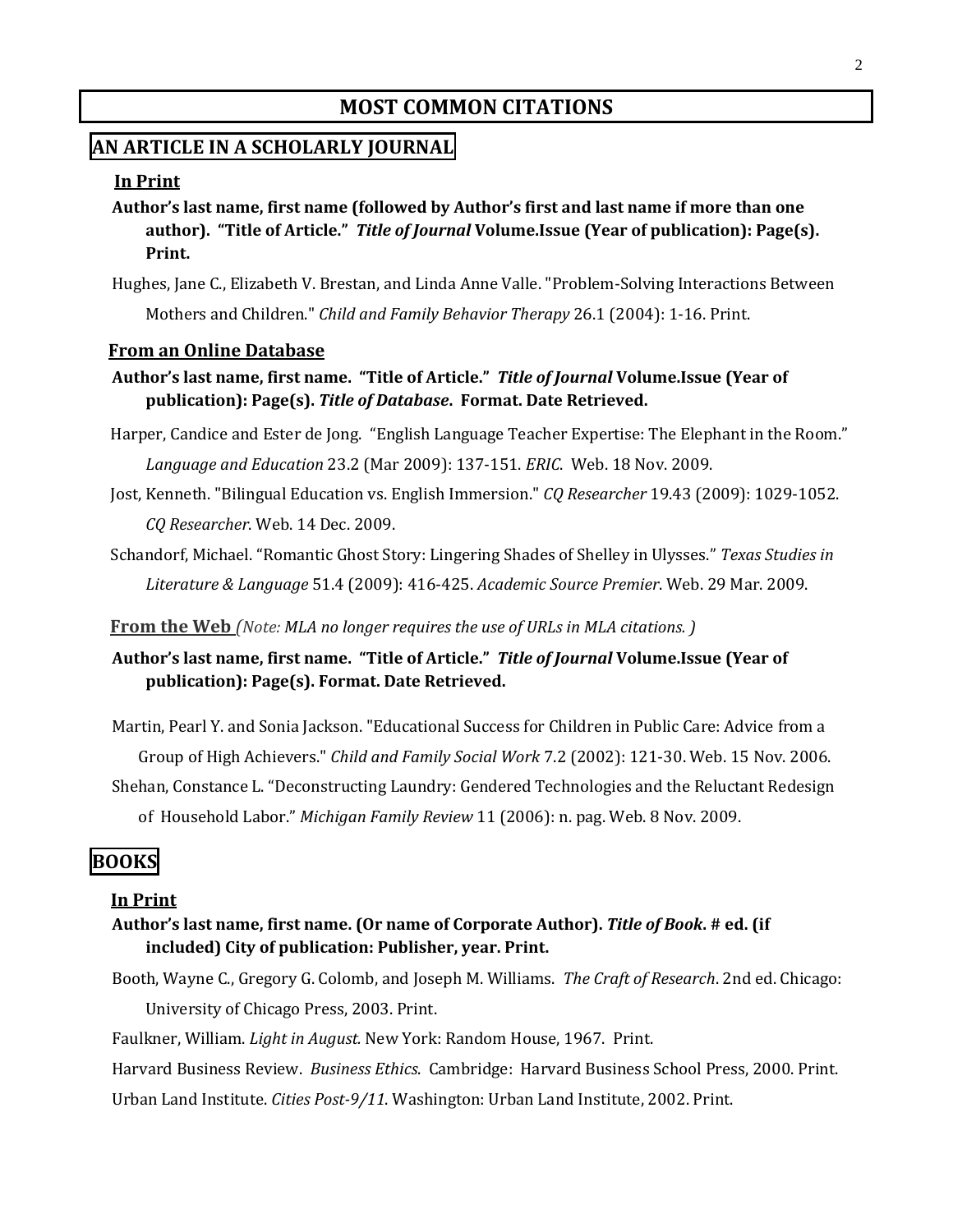## **MOST COMMON CITATIONS (continued)**

#### **Edition Other Than the First**

Auletta, Ken. *The Underclass*. 2nd ed. Woodstock: Overlook, 2000. Print.

#### **Online or Digital Books**

Cather, Willa. *My Antonia*. Boston: Houghton Mifflin, 1918. *Google Books*. Web. 14 Dec. 2011.

Kornblum, William. *At Sea in the City: New York from the Water's Edge*. Chapel Hill: Algonquin Books,

2002. *NetLibrary*. Web. 23 Jan. 2012.

Sebold, Alice. *The Lovely Bones*. Boston: Little, Brown, and Company, 2010. Kindle file.

#### **Two or More Books by the Same Author**

 *(List in alphabetical order of titles)*

Hamel, Gary. *Competence-Based Competition.* New York: John Wiley & Son, Ltd., 1994.

---. *Leading the Revolution*. Cambridge: Harvard Business School Press, 2000.

### **ANTHOLOGIES/EDITED BOOKS**

**Editor's last name, first name, ed(s).** *Title of Book***. # ed. (if included) City of publication: Publisher, year. Print.**

Anderson, Chris and Lex Runciman, eds. *Open Questions: Readings for Critical Thinking and Writing*.

Boston: Bedford/St. Martin's, 2005. Print.

Kepner, Susan Fulop, ed. and trans. *The Lioness in Bloom: Modern Thai Fiction About Women*. Berkeley: U of California Press, 1996. Kindle file.

### **A Specific Work in an Anthology**

### **Author's last name, first name. "Title of chapter/article/story/essay."** *Title of Book***. Ed(s). Editor's first name, last name(s). City of publication: Publisher, year. Page #s. Format.**

Aubert, Alvin. "Whispers in a Country Church." *The Oxford Anthology of African-American Poetry*.

Eds. Arnold Rampersad and Hilary Herbold. New York: Oxford University Press, 2006. 64. *Google Books*. Web. 28 Apr. 2009.

Horning, Robert. "The Design Imperative." *Dialogues: An Argument Rhetoric and Reader*. 7th ed.

Eds. Gary Goshgarian and Kathleen Krueger. Boston: Longman, Hutchinson, 2011. 314-318. Print.

### **Multiple Works from Same Anthology**

*To avoid unnecessary repetition if citing two or more works form the same collection, you may create a complete entry for the collection and cross-reference individual pieces to the entry.*

Bambara, Toni Cade. "The Lesson." Columbo, Cullan and Lisle 264-271.

Columbo, Gary, Robert Cullen, and Bonnie Lisle, eds. *Rereading America: Cultural Contexts for Critical* 

*Thinking and Writing*. 8th ed*.* Boston: Bedford/St. Martin's. Print.

Rodrigues, Richard. "The Achievement of Desire." Columbo, Cullan and Lisle 194-206.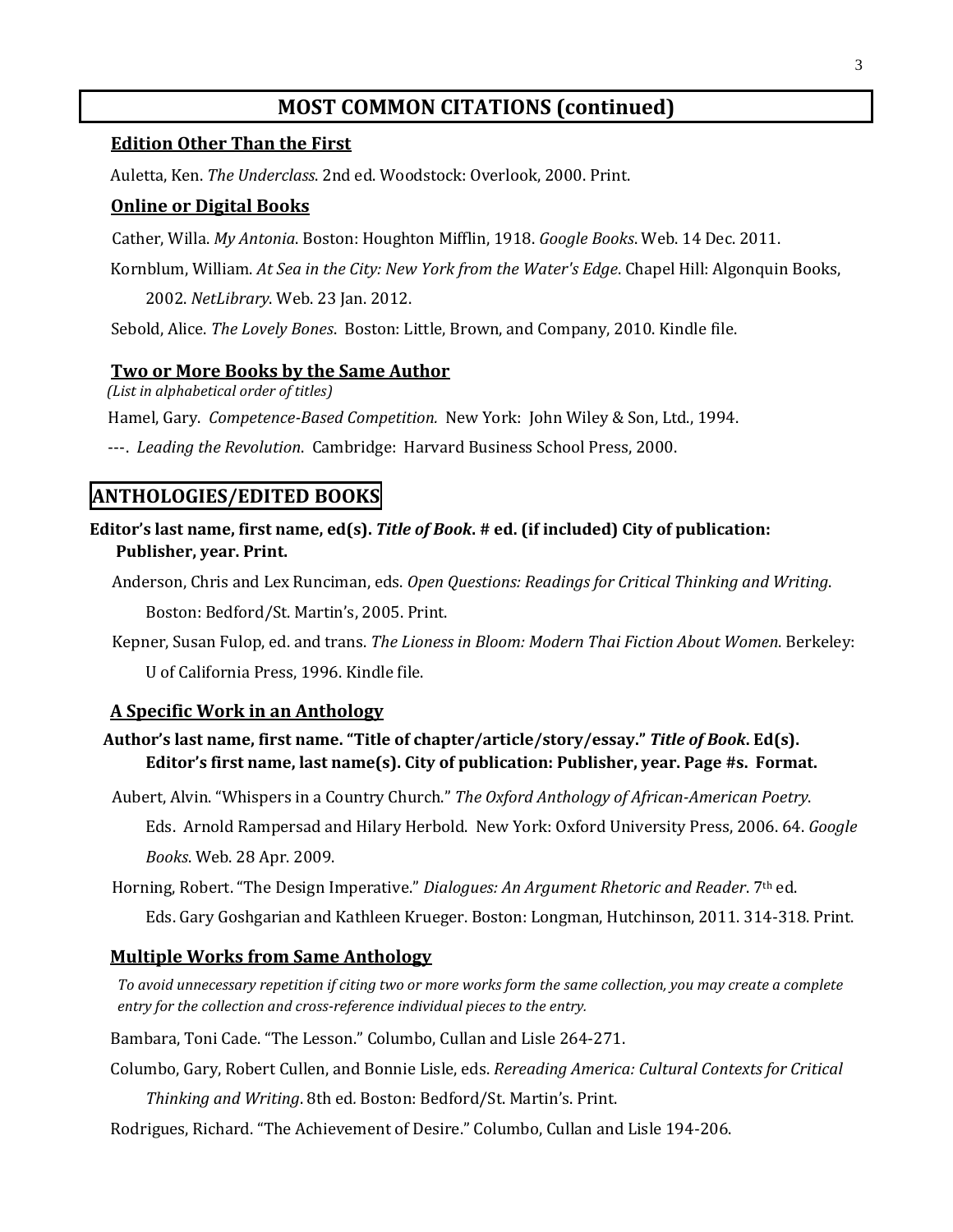# **MOST COMMON CITATIONS (continued)**

### **MATERIAL FROM WEBSITES**

Because Web addresses often change, and because documents sometimes appear in multiple places on the Web, *MLA no longer requires the use of URLs in MLA citations***.** To indicate that there is no publication date, use *n.d.* If an entry requires that you provide a page number, but none are provided in the source, use the abbreviation *n. pag.*

### **Entire Website**

#### *Name of Site***. Name of institution/organization affiliated with the site (sponsor or publisher),**

#### **date of resource creation (if available). Format. Date of access.**

*Easy Writer.* 2012. Bedford/St. Martin's Student Center. Web. 29 Sept. 2012.

*Folger Shakespeare Library.* 2012. Web. 10 Oct. 2012.

*The Purdue OWL Family of Sites*. The Writing Lab at Purdue U, 2008. Web. 23 Apr. 2011.

#### **Page on Website**

**Author's last name, First name (if known).** "**Title of page."** *Name of Site***. Name of institution or organization affiliated with the site (if different than name of site), Date of publication.** 

#### **Format. Date of access.**

Harris, Jan. "World Population Could Reach 15 Billion This Century." *Interfaith Online.* 26 Oct.

2011. Web. 16 Jan. 2012.

Navarrette, Ruben. "Today, Talking Politics is Plain Ugly." *CNN.com*. Turner Broadcasting, Inc. 18 Oct. 2012. Web. 18 Nov. 2012.

"Six Charged in Anti-Terror Plot." *WNBC.com.* 8 May 2011. Web. 9 May 2011.

"What We Do." *Nashua Soup Kitchen*. n.d. Web. 29 Mar. 2011.

### **ARTICLE IN A NEWSPAPER**

### **Author's last name, First name. "Title of Article."** *Newspaper***. Date: Edition (if named), section,**

**page number(s).** (If the article is not printed on consecutive pages, write only the first page number followed by a plus sign.)

### **In Print**

Brown, Patricia Leigh. "Tiffany Glass and Other Tales." *New York Times* 5 Sept. 1999: A1+. Print.

### **Retrieved from an Online Database**

Brown, Patricia Leigh. "Tiffany Glass and Other Tales from the Crypt." *New York Times* 5 Sept.

1999: A1+. *ProQuest Newspapers*. Web. 10 June 2010.

### **Republished on the Web**

Forman, Jackson. "Allston Gothic." *Boston Globe* 12 Aug. 2003: n. pag. Web. 12 June 2011.

### **No Author**

 "English-Only Classrooms." *Christian Science Monitor* 25 Aug. 2000: 10. *Academic Source Premier*. Web. 10 Jan. 2011.

"New Mammogram Advice Invites Deadly Consequences." *USA Today* 18 Nov. 2009: 12a. Print.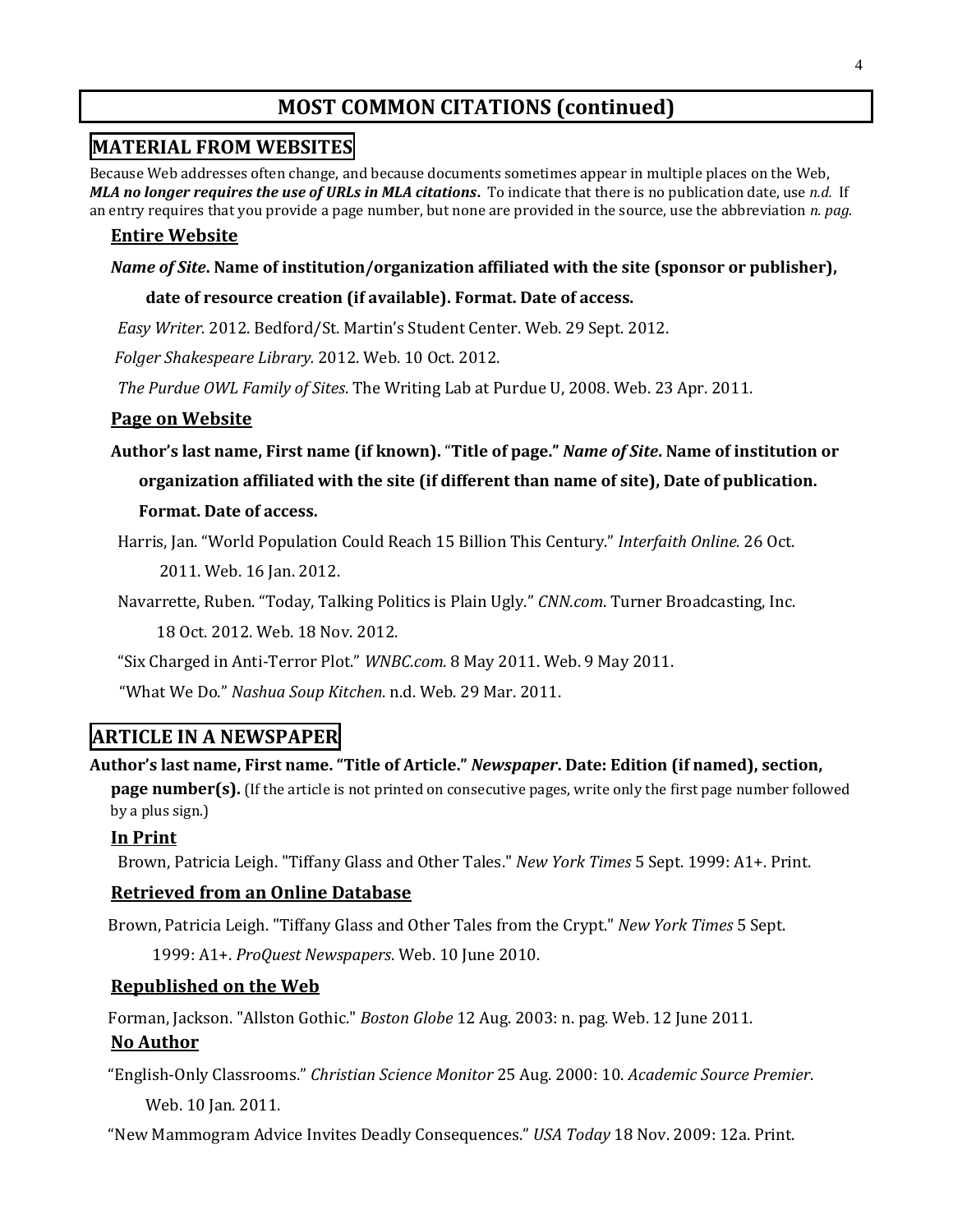# **OTHER CITATIONS—BOOKS**

### **SCHOLARLY EDITION OF A PREVIOUSLY PUBLISHED BOOK**

Austen, Jane. *Sense and Sensibility*. Ed. Claudia Johnson. New York: Norton, 2001. Print.

Gilman, Charlotte Perkins. *Herland and Selected Stories*. Ed. Barbara Solomon. New York: Signet Classics, 1992. *Google Books*. Web. 12 Jan. 2010.

Shakespeare, William. *Hamlet*. Ed. Susanne L. Wofford. New York: Bedford Books, 1994. Kindle file.

### **BIBLES**

- *The Access Bible*. Eds. Gail R. O'Day and David Petersen. Oxford: Oxford University Press. 1999. Print. New Revised Standard Version.
- *The Bible*. Introduction and notes by Robert Carroll and Stephen Prickett. Oxford: Oxford University Press, 1997. *Google Books*. Authorized King James Version. Web. 18 Nov. 2011.
- *The HarperCollins Study Bible*. Ed. Wayne A. Meeks and Jouette M. Bassler. New York: HarperCollins, 1989. Print. New Revised Standard Version.

### **REFERENCE BOOK**

*(For less familiar reference sources, include the full publication information*

- Blanco, Richard L., ed. *The American Revolution, 1775-1783: An Encyclopedia*. 2 vols. Hamden: Garland, 1993. Print.
- Sadie, Stanley, ed. *The New Grove Dictionary of Music and Musicians*. 2nd ed. 29 vols. New York: Grove, 2001. Print.
- Zalta, Edward N., ed. *Stanford Encyclopedia of Philosophy*. 2009. Web.

#### **Article in a Reference Book with an Author**

Allen, Anita L. "Privacy in Health Care." *Encyclopedia of Bioethics*. Ed. Stephen G. Post. 3rd ed. Vol. 4. New York: Macmillan-Thomson, 2004. Print.

Bergman, P. G. "Relativity." *The New Encyclopedia Britannica*. 15th ed. 1987. Print.

- Crowell, Steven. "Existentialism." *Stanford Encyclopedia of Philosophy*. Ed. Edward N. Zalta. 2009. Web. 15 Jan. 2010.
- Nielsen, Jorgen S. "European Culture and Islam." *Encyclopedia of Islam and the Muslim World*. Ed. Richard C. Martin. New York: Macmillan Reference-Thomson/Gale, 2004. Web. 4 Mar. 2009.

#### **Article in a Reference Book—No Author**

"Accord." Def. 5b. *The Oxford English Dictionary*. 2nd ed. 1989. Print.

"Baptism." *Catholic Encyclopedia Online*. 2010 ed. Web. 9 Jan. 2010.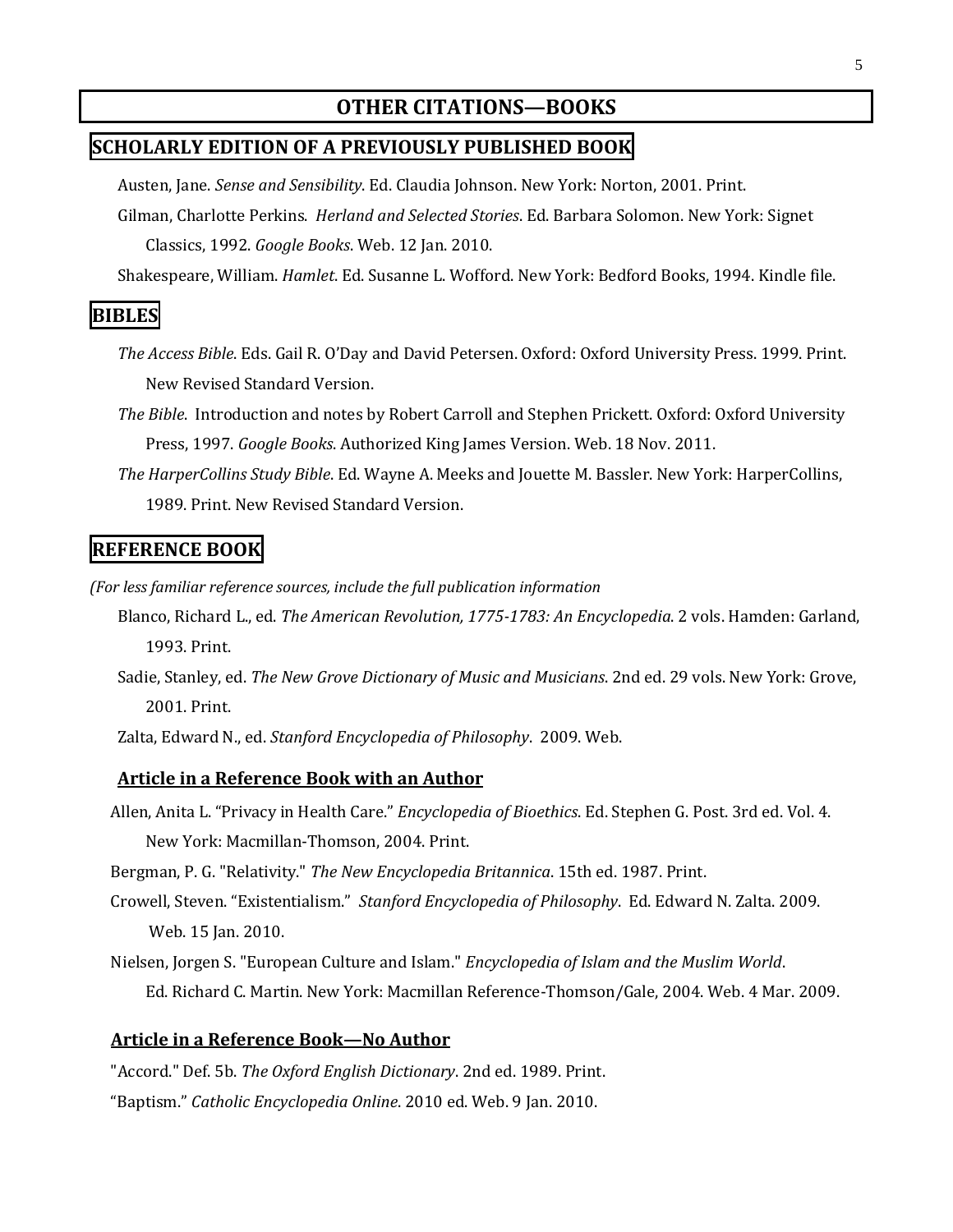# **OTHER PRINT SOURCES**

### **ARTICLE IN A MONTHLY OR WEEKLY MAGAZINE**

#### **In Print**

Gibbs, Nancy. "Your Life is Fully Mobile." *Time Magazine* 27 Aug. 2012: 32-39. Print.

Kaiser, David and Angela Creager. "The Right Way to Get It Wrong." *Scientific American* June 2012:

70-75. Print.

#### **From an Online Database**

Borowitz, Adam. "Pavlov's Brother." *New Yorker* 11 Nov. 2004: 63-65. *Academic Search Premier*. Web.

12 Nov. 2011.

#### **Republished on the Web**

Gelb, Norman. "Winter of Discontent." *Smithsonian* May 2003: n. pag. Web. 3 Apr. 2011.

### **BROCHURE or PAMPHLET**

*(Cite as you would a book; such publications usually have corporate authors.)*

Modern Language Association. *Language Study in the Age of Globalization*. New York: MLA, n.d. Print. National Endowment for the Arts. *Arts Participation 2008.* Washington: NEA, 2009. Web. 18 Jan. 2010. *Your Rights Under California Welfare Programs*. Sacramento: California Dept. of Social Services, 2007. Print.

### **GOVERNMENT PUBLICATION**

**Name of the government. Name of the department. Name of the agency.** *Title of Publication***. For Congressional documents, include the number and session of the Congress. City: Publisher, year. Format.** (US government documents are typically published by the Government Printing Office, which MLA abbreviates as GPO.)

New York State. Commission on the Adirondacks in the Twenty-First Century. *The Adirondack Park in* 

*the Twenty-First Century.* Albany: State of New York, 1990. Print.

United States. Dept. of State. Bureau of Counselor Affairs. *Child Citizenship Act of 2000*. 2010. Web. 20 Feb. 2010.

United States. Cong. Senate. Committee on Energy and Natural Resources. *Hearing on the Geopolitics of Oil*. 110th Cong., 1st sess. Washington: GPO, 2007. Print.

### **LECTURE NOTES, HANDOUTS, POWERPOINTS**

Menke, Martin. Class Lecture. *HIS101*. Rivier University, Nashua, NH. 24 Sept. 2012.

Petersen, Sheli. Class Handout. "Aesthetic Integrity." *ART246*. Rivier University, Nashua, NH. 15 July 2012.

Wright, Elizabethada. Powerpoint. "Henrik Ibsen." *ENG245*. Rivier University, Nashua, NH.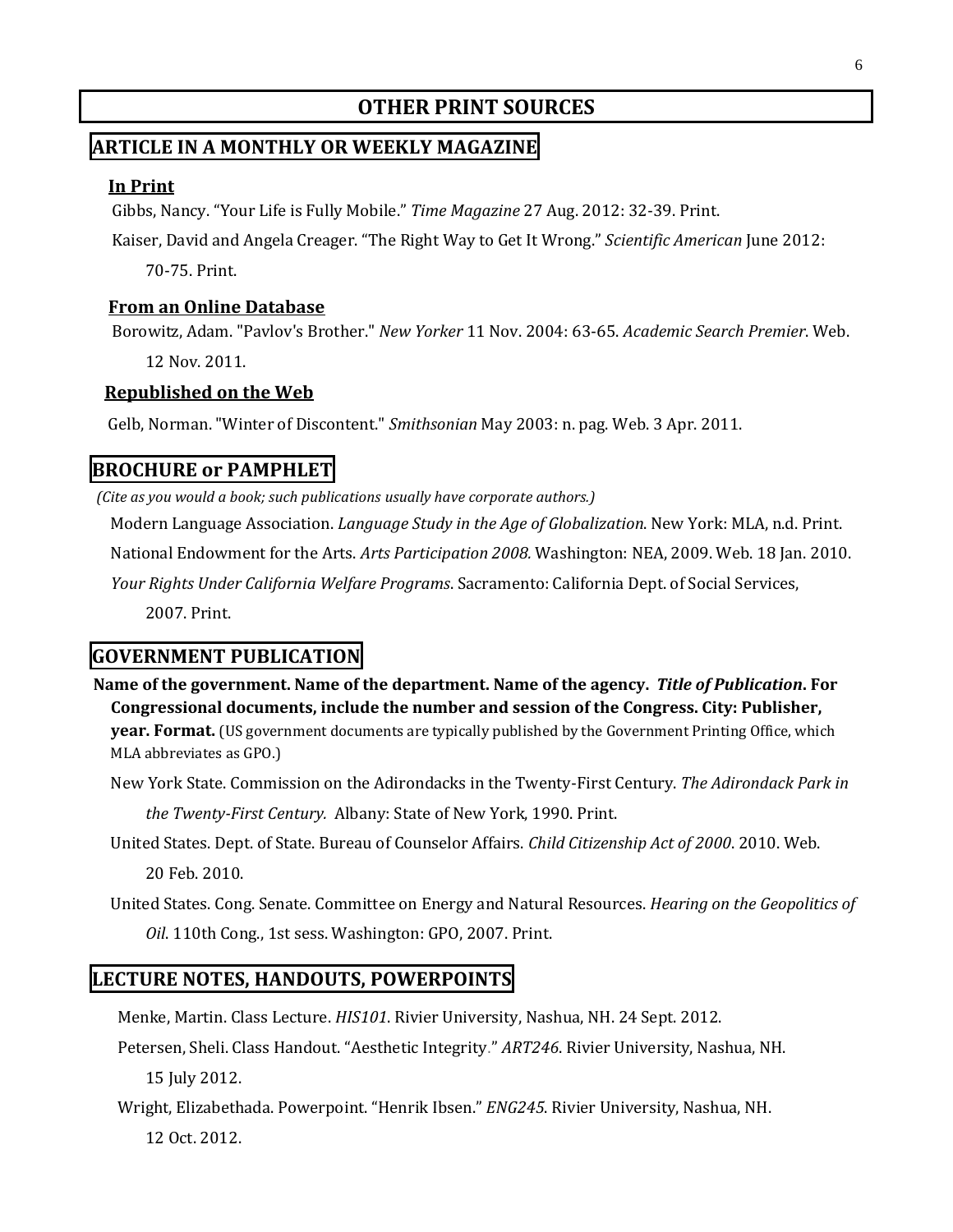# **OTHER ELECTRONIC SOURCES**

### **ARTICLE IN A WEB MAGAZINE**

*(Include name of publisher after title of magazine; if there is no publisher, use* n.p)

Popham, Peter, Rani Singh, and Mukulika Banerjett. "Women in Power and Politics." *Guernica: A* 

*Magazine of Art and Politics*, n.p. 2 Sept. 2012. Web. 30 Sept. 2012.

"The Photography of Sarah Ann Loreth." *Juxtapoz Magazine,* High Speed Productions. 2012. Web. 13 Jan. 2012.

# **BLOG POSTING**

**Author's last name, First name (or alias).** "**Title of post."** *Name of site***. Publisher or sponsor, date of resource creation (if available). Format. Date of access.**

Grandmaison, Ann and Leslie Van Wagner. "Review of *A Little Night Music*." *The CutureBuddies*.

16 Jan. 2010. Web. 9 Feb. 2010.

Kristoff, Nicholas. "How to Get Out in the Woods (and Survive the Bears!)" *Nicholas D. Kristoff: On the Ground*. 9 Aug. 2009. Web. 27 Aug. 2009.

### **BLACKBOARD or CANVAS**

Anechiarico, Megan. "Death and Dying." *REL387*, Canvas. 2 Oct. 2012. Powerpoint file.

Doherty, Tim. "Shakespeare in Performance." *ENG 323*, Blackboard. 14 Mar. 2011. Lecture.

VanAmburg, Robin. "Re: The Jilting of Granny Weatherall." *ENG 201*, Blackboard. 29 Nov. 2011. Discussion.

### **IMAGE RETRIEVED ONLINE**

**Artist's name.** *The Work of Art***. Date of creation. Institution and City where the work is housed.** *Name of the Website***. Format. Date of access.**

Goya, Francisco. *The Family of Charles IV*. 1800. Museo Nacional del Prado, Madrid. *Museo National* 

*del Prado*. Web. 22 May 2011.

Klee, Paul. *Twittering Machine*. 1922. Museum of Modern Art, New York. *The Artchive*. Web. 22 May 2011.

### **ONLINE VIDEO, TELEVISION, RADIO**

#### **"Title." Name of Series (if applicable). Producer. Date of production. Format. Date retrieved.**

"Art and Invention." Stanford University. *YouTube,* 29 Jan. 2010. Web. 12 Feb. 2010.

"Car of the Future." *NOVA*. PBS. *Hulu.com*. 2009. Web. 3 Sept. 2009.

"Just Kids: Punk Icon Patti Smith Looks Back." NPR. *Fresh Air*, 19 Jan. 2010. Narr. Terri Gross. iTunes. Web. 14 Feb. 2012.

"The L-Team." Williams College Libraries. *You Tube,* 2007. Web. 27 Aug. 2009.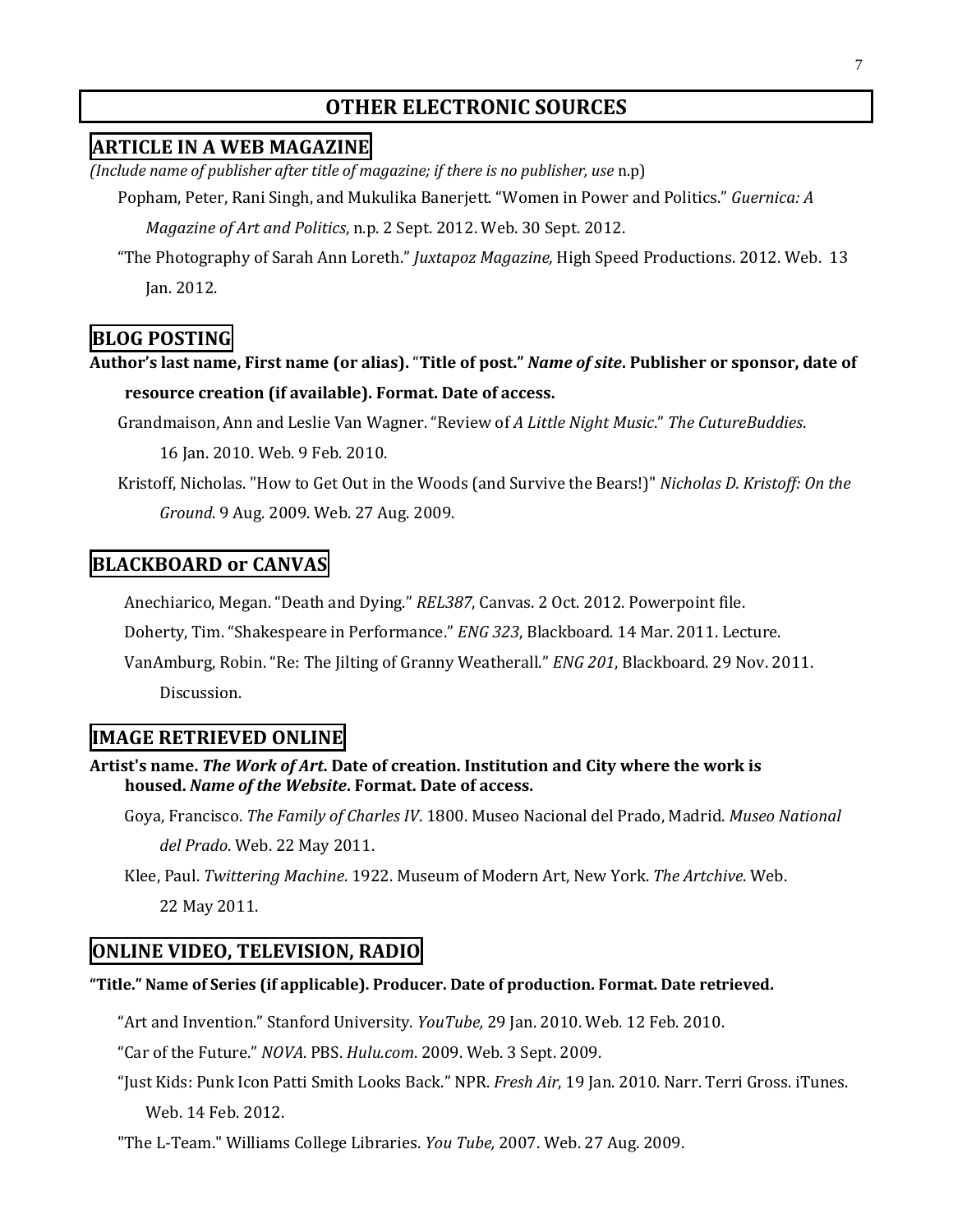### **OTHER COMMON SOURCES**

### **PERSONAL INTERVIEW**

Johnson, Suzanna. Personal interview. 12 Oct. 2012.

Thompson, Norman. Telephone interview. 14 Sept. 2012.

### **BROADCAST TELEVISION OR RADIO**

**Title of the episode.** *Title of Program***. Information such as director, actor, or narrator. Name of the network/Call letters, City of the local station. Broadcast date. Format.**

"Frederick Douglass." *Civil War Journal*. Narr. Danny Glover. Dir. Craig Haffner. Arts and

Entertainment Network, 6 Nov. 2009. Television.

"I-Team Discovers Unsafe Drinking Water in Schools." *WBZ News*. Narr. Kathy Curren. WBZ, Boston.

1 Feb. 2010. Television.

"Just Kids: Punk Icon Patti Smith Looks Back." *Fresh Air*. Narr. Terri Gross. WBUR, Boston. 19 Jan. 2010. Radio.

### **FILM OR VIDEO RECORDING**

#### *Title of film/video***. Director. Year of release. Format.**

*Dr. Strangelove or How I Learned to Stop Worrying and Love the Bomb (Special Edition).* Dir.

Stanley Kubrick. 1964. Sony Pictures, 2009. Blu-ray.

*The Hurt Locker.* Dir. Kathryn Bigelow. 2008. Summit Entertainment. Film.

### **SOUND RECORDING**

**Artist(s) or author(s).** *Title***. Year of original release. Distributor, Year of media release. Format.**  The Beatles. *Abbey Road*. 1969. Capitol, 1990. CD.

Rubin, Gretchen. *The Happiness Project*. 2009. Harper Audio, 2009. Audiobook.

### **MUSICAL SCORE OR LIBRETTO**

**Name of composer/librettist.** *Title***. Date of composition. City: Publisher. Date of Publication. Format. Information about the series (if applicable)***.*

Donizetti, Gaetano. *Don Pasquale: An Opera in Three Acts*. 1842. New York: Belwin. 1969. Print. Kalmus Vocal Scores.

Oakes, Meredith. *The Tempest: An Opera in Three Acts*. Composed by Thomas Ades. London: Faber Music, 2004. Print.

### **WORK OF VISUAL ART**

**Artist's name.** *The Work of Art***. Date of creation. Institution and City where the work is housed.** *Title of Book***. By Author's first and last name. City: Publisher, Year. Slide number (if provided). Format.**

Cassatt, Mary. *Mother and Child*. Wichita Art Museum. c.1890. *American Painting: 1560-1913*. By John

Pearce. New York: McGraw, 1964. Slide 22. Print.

Kirchner, Ernst Ludwig. *Mountain Landscape from Clavadel.* 1925. Museum of Fine Arts, Boston.